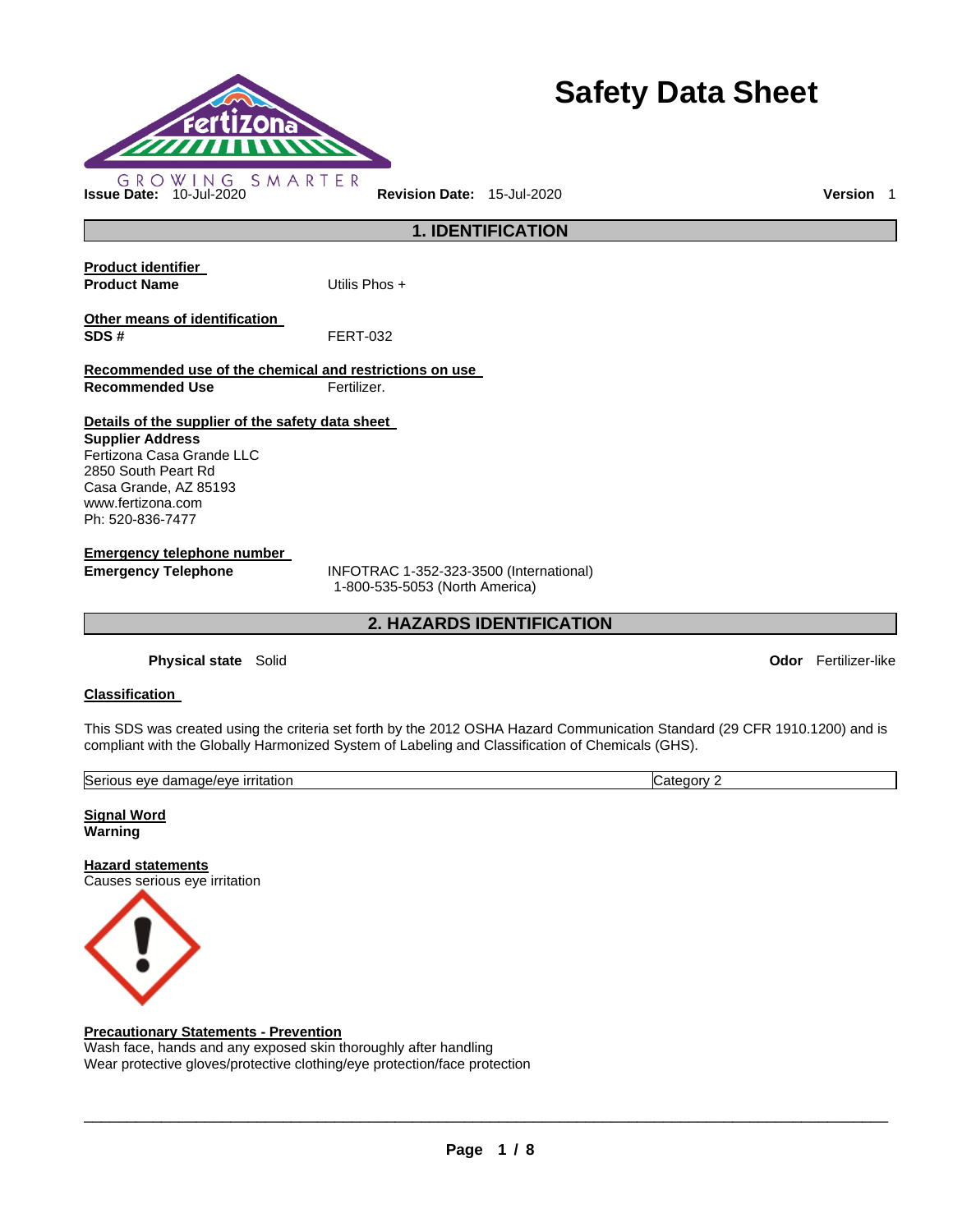#### **Precautionary Statements - Response**

IF IN EYES: Rinse cautiously with water for several minutes. Remove contact lenses, if present and easy to do. Continue rinsing If eye irritation persists: Get medical advice/attention

\_\_\_\_\_\_\_\_\_\_\_\_\_\_\_\_\_\_\_\_\_\_\_\_\_\_\_\_\_\_\_\_\_\_\_\_\_\_\_\_\_\_\_\_\_\_\_\_\_\_\_\_\_\_\_\_\_\_\_\_\_\_\_\_\_\_\_\_\_\_\_\_\_\_\_\_\_\_\_\_\_\_\_\_\_\_\_\_\_\_\_\_\_

#### **Other hazards**

Toxic to aquatic life with long lasting effects

# **3. COMPOSITION/INFORMATION ON INGREDIENTS**

Please also refer to subsequent sections of this SDS for additional information regarding the components of this product.

**Chemical Nature** Derived from: monoammonium phosphate, potassium nitrate, iron EDTA, boric acid, manganese EDTA, zinc EDTA, sodium molybdate, copper sulfate. Please see products label for more info.

| <b>Chemical name</b>    | <b>CAS No</b> | Weight-%  |
|-------------------------|---------------|-----------|
| Mono-ammonium Phosphate | 7722-76-1     | 70-80     |
| Potassium Nitrate       | 7757-79-1     | $10 - 20$ |
| Citric Acid             | 77-92-9       | <1.0      |
| Copper sulfate          | 7758-98-7     | 1.0>      |

\*\*If Chemical Name/CAS No is "proprietary" and/or Weight-% is listed as a range, the specific chemical identity and/or percentage of composition has been withheld as a trade secret.\*\*

# **4. FIRST AID MEASURES**

#### **Description of first aid measures**

| <b>General Advice</b> | Provide this SDS to medical personnel for treatment.                                                                                                                                          |  |
|-----------------------|-----------------------------------------------------------------------------------------------------------------------------------------------------------------------------------------------|--|
| <b>Eye Contact</b>    | Rinse cautiously with water for several minutes. Remove contact lenses, if present and<br>easy to do. Continue rinsing. If eye irritation persists: Get medical advice/attention.             |  |
| <b>Skin Contact</b>   | Wash with plenty of water. Take off contaminated clothing. Wash contaminated clothing<br>before reuse. If skin irritation persists, call a physician.                                         |  |
| <b>Inhalation</b>     | Remove exposed individual(s) to fresh air for 20 minutes. Consult a physician/poison center<br>if individual's condition declines or if symptoms persist.                                     |  |
| Ingestion             | Rinse mouth. Do NOT induce vomiting. Drink 1 or 2 glasses of water. Never give anything<br>by mouth to an unconscious person. Call a poison center or doctor/physician if you feel<br>unwell. |  |
|                       | Most important symptoms and effects, both acute and delayed                                                                                                                                   |  |
| <b>Symptoms</b>       | Causes serious eye irritation. May cause skin irritation. May cause nausea, vomiting,                                                                                                         |  |

# **Indication of any immediate medical attention and special treatment needed**

stomach ache, and diarrhea.

**Notes to Physician**  Treat symptomatically.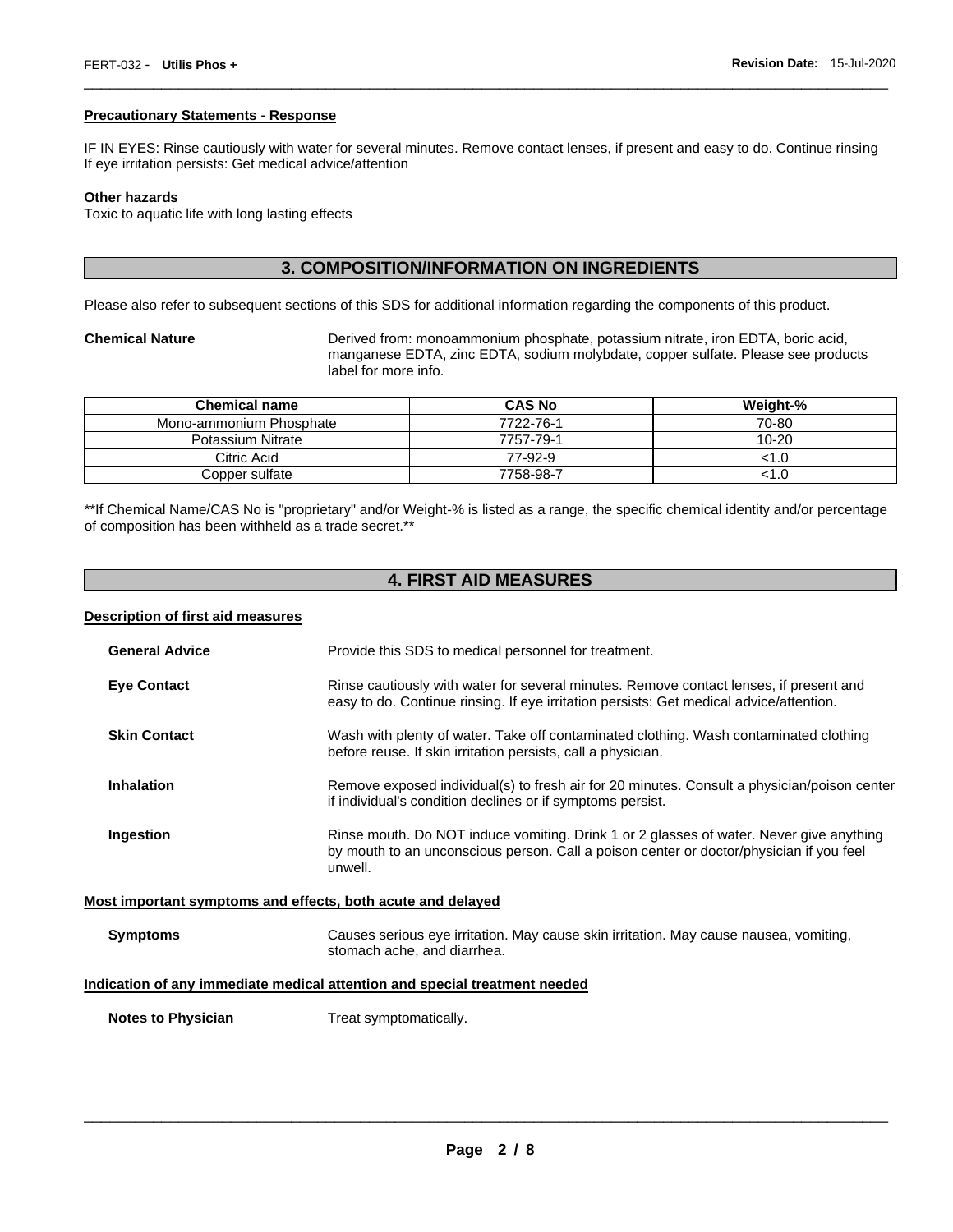### \_\_\_\_\_\_\_\_\_\_\_\_\_\_\_\_\_\_\_\_\_\_\_\_\_\_\_\_\_\_\_\_\_\_\_\_\_\_\_\_\_\_\_\_\_\_\_\_\_\_\_\_\_\_\_\_\_\_\_\_\_\_\_\_\_\_\_\_\_\_\_\_\_\_\_\_\_\_\_\_\_\_\_\_\_\_\_\_\_\_\_\_\_ **5. FIRE-FIGHTING MEASURES**

#### **Suitable Extinguishing Media**

Use extinguishing measures that are appropriate to local circumstances and the surrounding environment.

#### **Unsuitable Extinguishing Media** Not determined.

### **Specific Hazards Arising from the Chemical**

Product is not flammable.

**Hazardous combustion products** Carbon oxides.

#### **Protective equipment and precautions for firefighters**

As in any fire, wear self-contained breathing apparatus pressure-demand, MSHA/NIOSH (approved or equivalent) and full protective gear.

# **6. ACCIDENTAL RELEASE MEASURES**

#### **Personal precautions, protective equipment and emergency procedures**

| <b>Personal Precautions</b>                          | Wear protective clothing as described in Section 8 of this safety data sheet. Ventilate area<br>of leak or spill.                                         |
|------------------------------------------------------|-----------------------------------------------------------------------------------------------------------------------------------------------------------|
| <b>Environmental precautions</b>                     |                                                                                                                                                           |
| <b>Environmental precautions</b>                     | Do not allow into any sewer, on the ground or into any body of water. See Section 12 for<br>additional Ecological Information.                            |
| Methods and material for containment and cleaning up |                                                                                                                                                           |
| <b>Methods for Containment</b>                       | Prevent further leakage or spillage if safe to do so.                                                                                                     |
| <b>Methods for Clean-Up</b>                          | Avoid creating dust. Reclaim where possible. Sweep up and shovel into suitable containers<br>for disposal. For waste disposal, see section 13 of the SDS. |

# **7. HANDLING AND STORAGE**

#### **Precautions for safe handling**

**Advice on Safe Handling** Avoid generation of dust. Wear eye/face protection. Wear protective gloves/protective clothing. Do not eat, drink or smoke when using this product. Use personal protection recommended in Section 8. Wash face, hands and any exposed skin thoroughly after handling. Avoid breathing dusts. Use only in well ventilated areas. Observe precautions found on the label.

#### **Conditions for safe storage, including any incompatibilities**

| <b>Storage Conditions</b> | Keep containers tightly closed in a dry, cool and well-ventilated place. Keep in original<br>container. Store at temperatures above 32°F.                                           |
|---------------------------|-------------------------------------------------------------------------------------------------------------------------------------------------------------------------------------|
| Incompatible Materials    | Strong oxidizing agents. Strong acids. Strong bases. Do Not use this product with<br>ammonium thiosulfate, potassium thiosulfate or other high pH or high free ammonia<br>products. |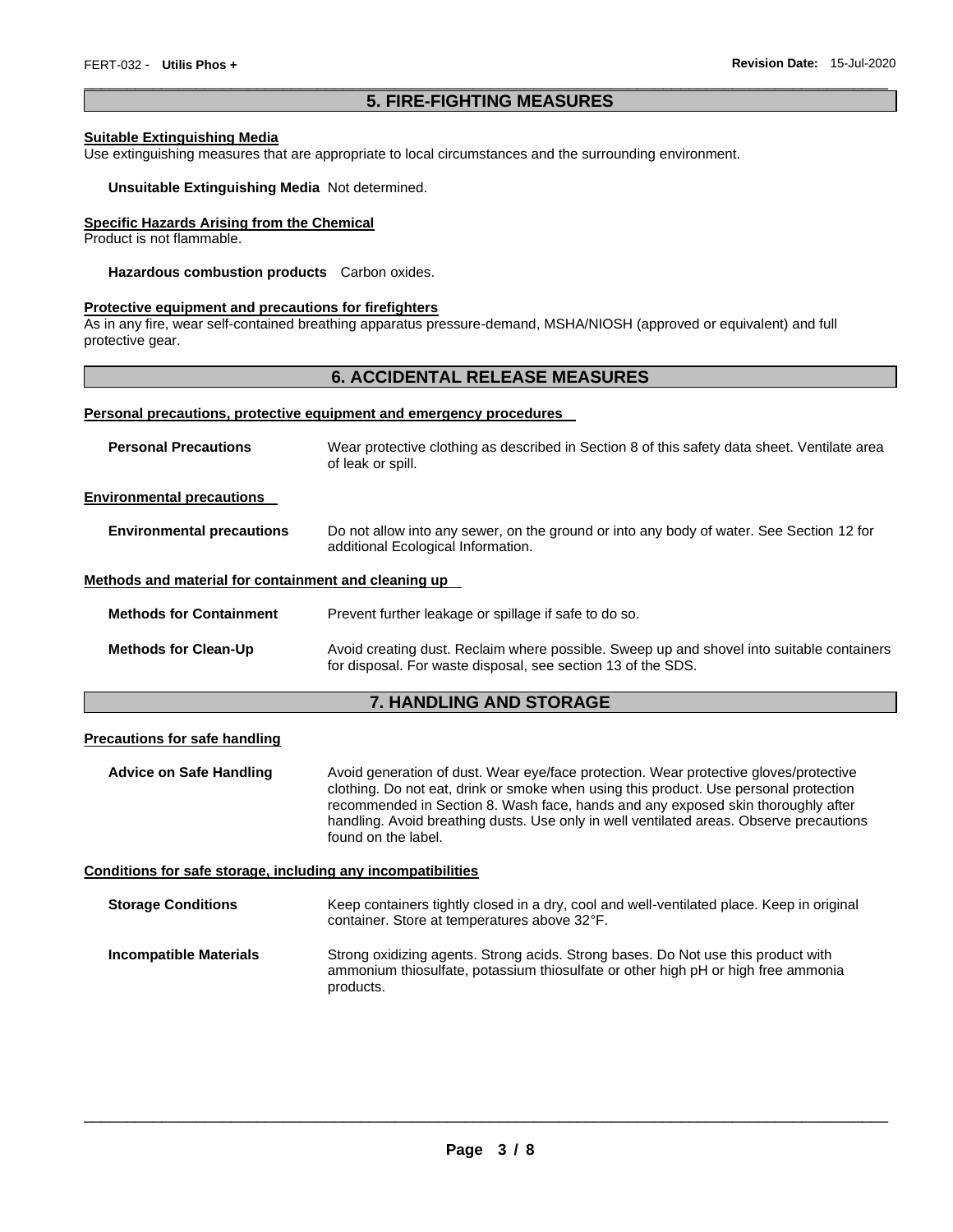# \_\_\_\_\_\_\_\_\_\_\_\_\_\_\_\_\_\_\_\_\_\_\_\_\_\_\_\_\_\_\_\_\_\_\_\_\_\_\_\_\_\_\_\_\_\_\_\_\_\_\_\_\_\_\_\_\_\_\_\_\_\_\_\_\_\_\_\_\_\_\_\_\_\_\_\_\_\_\_\_\_\_\_\_\_\_\_\_\_\_\_\_\_ **8. EXPOSURE CONTROLS/PERSONAL PROTECTION**

#### **Exposure Guidelines**

| <b>Chemical name</b>   | <b>ACGIH TLV</b>                          | <b>OSHA PEL</b>       | <b>NIOSH IDLH</b>                       |
|------------------------|-------------------------------------------|-----------------------|-----------------------------------------|
| Citric Acid<br>77-92-9 |                                           | 15 mg / m $3$ (Total) |                                         |
|                        |                                           |                       |                                         |
| Copper sulfate         | TWA: 1 mg/m <sup>3</sup> Cu dust and mist |                       | IDLH: 100 mg/m <sup>3</sup> Cu dust and |
| 7758-98-7              |                                           |                       | mist                                    |
|                        |                                           |                       | TWA: 1 $mg/m3$ Cu dust and mist         |

*NIOSH IDLH Immediately Dangerous to Life or Health* 

### **Appropriate engineering controls**

| <b>Engineering Controls</b>     | Maintain eye wash fountain and quick-drench facilities in work area.                                                                                                                                                                                                                                                                  |  |
|---------------------------------|---------------------------------------------------------------------------------------------------------------------------------------------------------------------------------------------------------------------------------------------------------------------------------------------------------------------------------------|--|
|                                 | Individual protection measures, such as personal protective equipment                                                                                                                                                                                                                                                                 |  |
| <b>Eve/Face Protection</b>      | Safety glasses as a minimum for protection. Refer to 29 CFR 1910.133 for eye and face<br>protection regulations.                                                                                                                                                                                                                      |  |
| <b>Skin and Body Protection</b> | Wear protective gloves and protective clothing. Refer to 29 CFR 1910.138 for appropriate<br>skin and body protection.                                                                                                                                                                                                                 |  |
| <b>Respiratory Protection</b>   | If necessary, wear a MSHA/NIOSH-approved respirator. Refer to 29 CFR 1910.134 for<br>respiratory protection requirements.                                                                                                                                                                                                             |  |
|                                 | <b>General Hygiene Considerations</b> Avoid contact with skin, eyes and clothing. After handling this product, wash hands before<br>eating, drinking, or smoking. If contact occurs, remove contaminated clothing. If needed,<br>take first aid action shown on section 4 of this SDS. Launder contaminated clothing before<br>reuse. |  |

# **9. PHYSICAL AND CHEMICAL PROPERTIES**

#### **Information on basic physical and chemical properties**

| <b>Physical state</b>            | Solid            |                       |                 |
|----------------------------------|------------------|-----------------------|-----------------|
| Appearance                       | Not determined   | Odor                  | Fertilizer-like |
| Color                            | Not determined   | <b>Odor Threshold</b> | Not determined  |
|                                  |                  |                       |                 |
| <b>Property</b>                  | Values           | • Method<br>Remarks   |                 |
| рH                               | Not determined   |                       |                 |
| Melting point / freezing point   | Not determined   |                       |                 |
| Boiling point / boiling range    | Not determined   |                       |                 |
| <b>Flash point</b>               | Not determined   |                       |                 |
| <b>Evaporation Rate</b>          | Not determined   |                       |                 |
| <b>Flammability (Solid, Gas)</b> | Not determined   |                       |                 |
| <b>Flammability Limit in Air</b> |                  |                       |                 |
| Upper flammability or explosive  | Not determined   |                       |                 |
| limits                           |                  |                       |                 |
| Lower flammability or explosive  | Not determined   |                       |                 |
| limits                           |                  |                       |                 |
| <b>Vapor Pressure</b>            | Not determined   |                       |                 |
| <b>Vapor Density</b>             | Not determined   |                       |                 |
| <b>Relative Density</b>          | Not determined   |                       |                 |
| <b>Water Solubility</b>          | Soluble in water |                       |                 |
| Solubility in other solvents     | Not determined   |                       |                 |
| <b>Partition Coefficient</b>     | Not determined   |                       |                 |
| <b>Autoignition temperature</b>  | Not determined   |                       |                 |
| <b>Decomposition temperature</b> | Not determined   |                       |                 |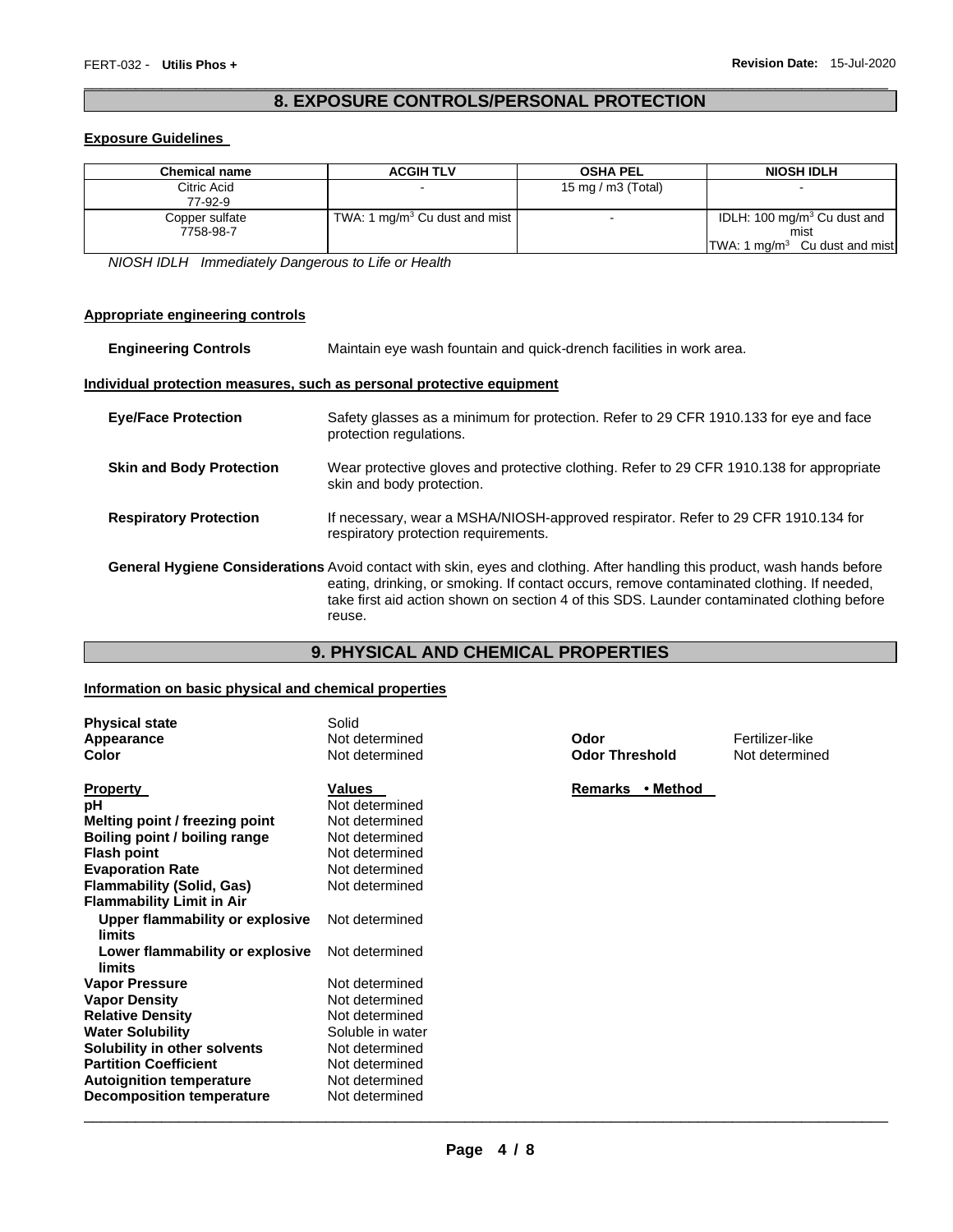| Kinematic viscosity         | Not determined |  |
|-----------------------------|----------------|--|
| <b>Dynamic Viscosity</b>    | Not determined |  |
| <b>Explosive Properties</b> | Not determined |  |
| <b>Oxidizing Properties</b> | Not determined |  |

# **10. STABILITY AND REACTIVITY**

#### **Reactivity**

Not reactive under normal conditions.

#### **Chemical stability**

Stable under recommended storage conditions.

#### **Possibility of hazardous reactions**

None under normal processing.

### **Conditions to Avoid**

Keep out of reach of children. Avoid generation of dust.

#### **Incompatible materials**

Strong oxidizing agents. Strong acids. Strong bases. Do Not use this product with ammonium thiosulfate, potassium thiosulfate or other high pH or high free ammonia products.

#### **Hazardous decomposition products**

None known based on information supplied.

# **11. TOXICOLOGICAL INFORMATION**

#### **Information on likely routes of exposure**

| FIUUUUL IIIIUI IIIALIUII |                                                         |
|--------------------------|---------------------------------------------------------|
| <b>Eye Contact</b>       | Causes serious eye irritation.                          |
| <b>Skin Contact</b>      | Prolonged contact may cause redness and irritation.     |
| <b>Inhalation</b>        | May cause irritation if inhaled.                        |
| Ingestion                | May cause nausea, vomiting, stomach ache, and diarrhea. |

#### **Component Information**

**Product Information** 

| <b>Chemical name</b>                  | Oral LD50                             | Dermal LD50              | <b>Inhalation LC50</b>   |
|---------------------------------------|---------------------------------------|--------------------------|--------------------------|
| Mono-ammonium Phosphate<br>7722-76-1  | (Rat)<br>= 5750 mg/kg                 | $> 7940$ mg/kg (Rabbit)  | $\blacksquare$           |
| <b>Potassium Nitrate</b><br>7757-79-1 | Rat)<br>= 3015 mg/kg                  |                          | $\overline{\phantom{a}}$ |
| Citric Acid<br>77-92-9                | $= 3000$ mg/kg (Rat) = 3 g/kg<br>Rat) | $>$ 2000 mg/kg (Rat)     |                          |
| Copper sulfate<br>7758-98-7           | Rat)<br>$= 300$ mg/kg                 | (Rabbit)<br>= 1000 mg/kg | $\sim$                   |

# **Symptoms related to the physical, chemical and toxicological characteristics**

**Symptoms** Please see section 4 of this SDS for symptoms.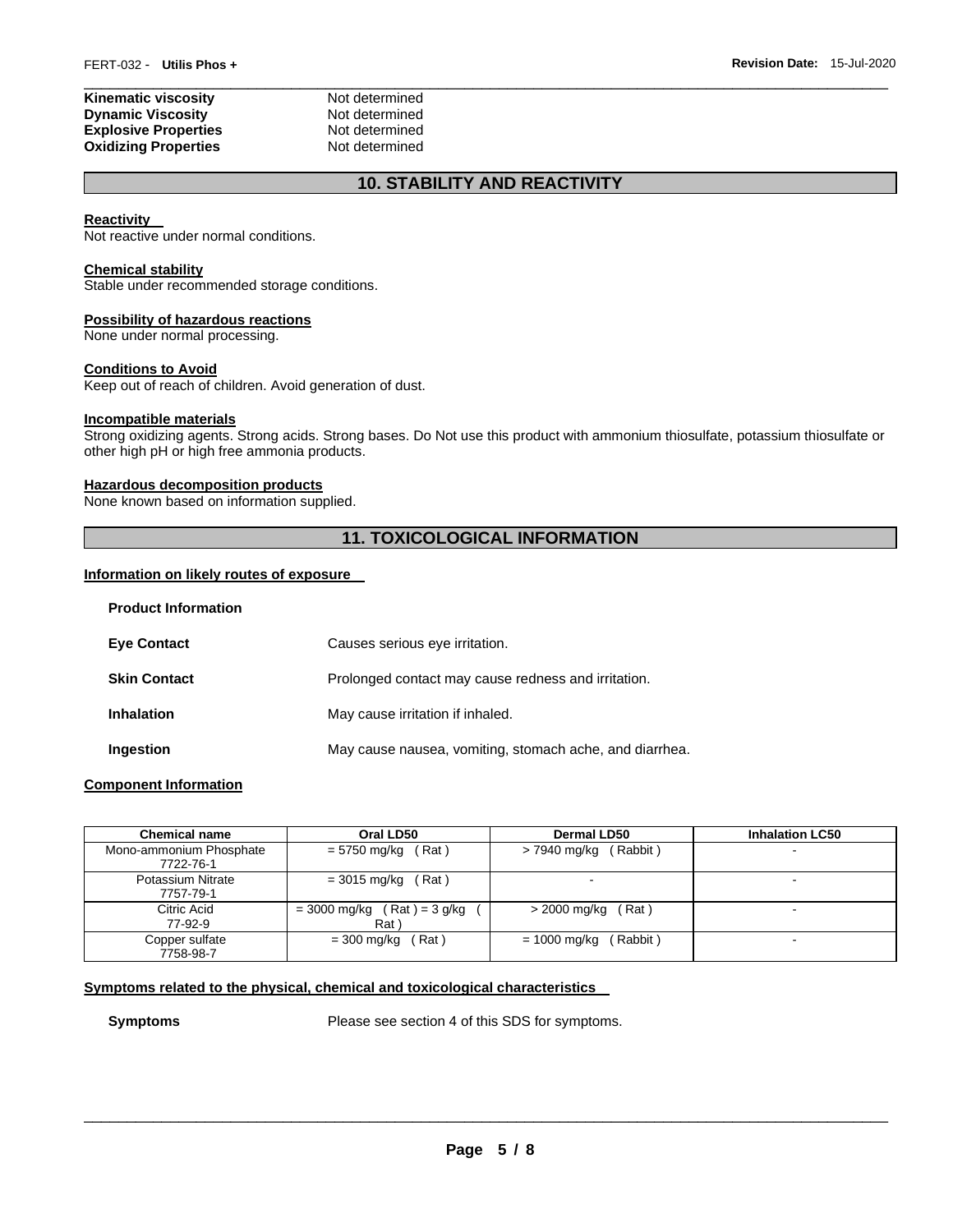#### **Delayed and immediate effects as well as chronic effects from short and long-term exposure**

**Carcinogenicity** Nitrate or nitrite ingested under conditions that result in endogenous nitrosation are considered IARC group 2A carcinogens.

| Chemical<br>name     | <b>ACGIH</b> | <b>IARC</b>        | $-$<br>N<br>. . | <b>OSHA</b> |
|----------------------|--------------|--------------------|-----------------|-------------|
| Nitrate<br>Potassium |              | $\sim$<br>Group 2A |                 |             |
| 7757-79<br>79-       |              |                    |                 |             |

\_\_\_\_\_\_\_\_\_\_\_\_\_\_\_\_\_\_\_\_\_\_\_\_\_\_\_\_\_\_\_\_\_\_\_\_\_\_\_\_\_\_\_\_\_\_\_\_\_\_\_\_\_\_\_\_\_\_\_\_\_\_\_\_\_\_\_\_\_\_\_\_\_\_\_\_\_\_\_\_\_\_\_\_\_\_\_\_\_\_\_\_\_

**Legend** 

*IARC (International Agency for Research on Cancer)*

*Group 2A - Probably Carcinogenic to Humans* 

*OSHA (Occupational Safety and Health Administration of the US Department of Labor)*

*X - Present* 

#### **Numerical measures of toxicity**

#### **The following values are calculated based on chapter 3.1 of the GHS document** .

| Oral LD50          | 5,135.10 mg/kg |  |
|--------------------|----------------|--|
| <b>Dermal LD50</b> | 8,331.20 mg/kg |  |

# **12. ECOLOGICAL INFORMATION**

#### **Ecotoxicity**

Toxic to aquatic life with long lasting effects.

#### **Component Information**

| <b>Chemical name</b>    | Algae/aguatic plants | Fish                           | Crustacea                     |
|-------------------------|----------------------|--------------------------------|-------------------------------|
| Mono-ammonium Phosphate |                      | 85.9: 96 h Oncorhynchus mykiss |                               |
| 7722-76-1               |                      | mg/L LC50 static               |                               |
| Citric Acid             |                      | 1516: 96 h Lepomis macrochirus | 120: 72 h Daphnia magna mg/L  |
| 77-92-9                 |                      | mg/L LC50                      | EC50                          |
| Copper sulfate          |                      | 0.1: 96 h Oncorhynchus mykiss  | 0.0058 - 0.0073: 48 h Daphnia |
| 7758-98-7               |                      | ma/L LC50                      | magna mg/L EC50 Static        |

#### **Persistence/Degradability**

Not determined.

#### **Bioaccumulation**

There is no data for this product.

#### **Mobility**

| Chamic.<br>  name<br>mır | coefficient<br><b>Partition</b> |
|--------------------------|---------------------------------|
| Citric Acid              | $\overline{z}$<br>$\cdots$      |
| 77-92-9                  |                                 |

#### **Other Adverse Effects**

Not determined

# **13. DISPOSAL CONSIDERATIONS**

#### **Waste Treatment Methods**

| <b>Disposal of Wastes</b>     | Disposal should be in accordance with applicable regional, national and local laws and<br>regulations. |
|-------------------------------|--------------------------------------------------------------------------------------------------------|
| <b>Contaminated Packaging</b> | Disposal should be in accordance with applicable regional, national and local laws and<br>regulations. |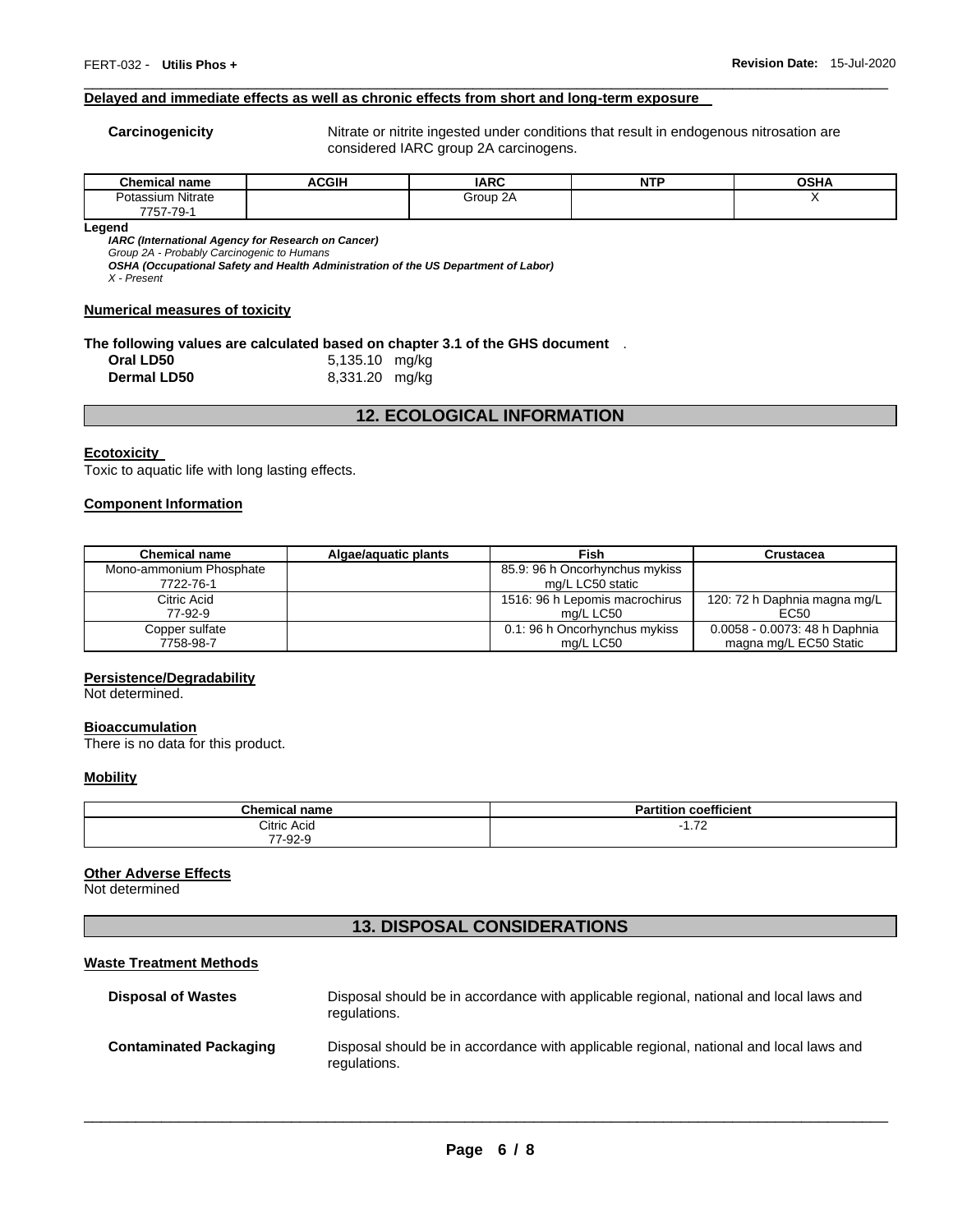#### **California Hazardous Waste Status**

| <b>Chemical name</b> | California Hazardous Waste Status |
|----------------------|-----------------------------------|
| Potassium Nitrate    | Ignitable                         |
| 7757-79-1            | Reactive                          |
| Copper sulfate       | Toxic                             |
| 7758-98-7            |                                   |

\_\_\_\_\_\_\_\_\_\_\_\_\_\_\_\_\_\_\_\_\_\_\_\_\_\_\_\_\_\_\_\_\_\_\_\_\_\_\_\_\_\_\_\_\_\_\_\_\_\_\_\_\_\_\_\_\_\_\_\_\_\_\_\_\_\_\_\_\_\_\_\_\_\_\_\_\_\_\_\_\_\_\_\_\_\_\_\_\_\_\_\_\_

|             | <b>14. TRANSPORT INFORMATION</b>                                                                                               |
|-------------|--------------------------------------------------------------------------------------------------------------------------------|
| <u>Note</u> | Please see current shipping paper for most up to date shipping information, including<br>exemptions and special circumstances. |

| <b>DOT</b> | Not regulated |
|------------|---------------|
|            |               |

**IATA** Not regulated **IMDG** Not regulated

# **15. REGULATORY INFORMATION**

#### **International Inventories**

| <b>Chemical name</b>    | <b>TSCA TSCA Inventory DSL/NDSL EINECS/ELI</b><br><b>Status</b> | <b>NCS</b> | <b>ENCS</b> | <b>IECSC</b> | <b>KECL</b> | <b>PICCS</b> | <b>AICS</b> |
|-------------------------|-----------------------------------------------------------------|------------|-------------|--------------|-------------|--------------|-------------|
|                         |                                                                 |            |             |              |             |              |             |
| Mono-ammonium Phosphate | <b>ACTIVE</b>                                                   |            |             |              |             |              |             |
| Potassium Nitrate       | <b>ACTIVE</b>                                                   |            |             |              |             |              |             |
| Citric Acid             | <b>ACTIVE</b>                                                   |            |             |              |             |              |             |
| Copper sulfate          | <b>ACTIVE</b>                                                   |            |             |              |             |              |             |

**Legend:** 

*TSCA - United States Toxic Substances Control Act Section 8(b) Inventory* 

*DSL/NDSL - Canadian Domestic Substances List/Non-Domestic Substances List* 

*EINECS/ELINCS - European Inventory of Existing Chemical Substances/European List of Notified Chemical Substances* 

*ENCS - Japan Existing and New Chemical Substances* 

*IECSC - China Inventory of Existing Chemical Substances* 

*KECL - Korean Existing and Evaluated Chemical Substances* 

*PICCS - Philippines Inventory of Chemicals and Chemical Substances* 

*AICS - Australian Inventory of Chemical Substances* 

#### **US Federal Regulations**

#### **CERCLA**

This material, as supplied, contains one or more substances regulated as a hazardous substance under the Comprehensive Environmental Response Compensation and Liability Act (CERCLA) (40 CFR 302)

| <b>Chemical name</b> | <b>Hazardous Substances RQs</b> | <b>CERCLA/SARA RQ</b> | <b>Reportable Quantity (RQ)</b> |
|----------------------|---------------------------------|-----------------------|---------------------------------|
| Copper sulfate       | 10 lb                           |                       | $\cdot$ 10 lb final RQ<br>RQ.   |
| 7758-98-7            |                                 |                       | RQ 4.54 kg final RQ             |

#### **SARA 313**

Section 313 of Title III of the Superfund Amendments and Reauthorization Act of 1986 (SARA). This product contains a chemical or chemicals which are subject to the reporting requirements of the Act and Title 40 of the Code of Federal Regulations, Part 372

| <b>Chemical name</b>                | <b>CAS No</b> | Weight-%  | <b>SARA 313 - Threshold</b><br>Values % |
|-------------------------------------|---------------|-----------|-----------------------------------------|
| Ammonium Sulfate - 7783-20-2        | 7783-20-2     | $30 - 40$ | .u                                      |
| Mono-ammonium Phosphate - 7722-76-1 | 7722-76-1     | $10 - 20$ | . . U                                   |